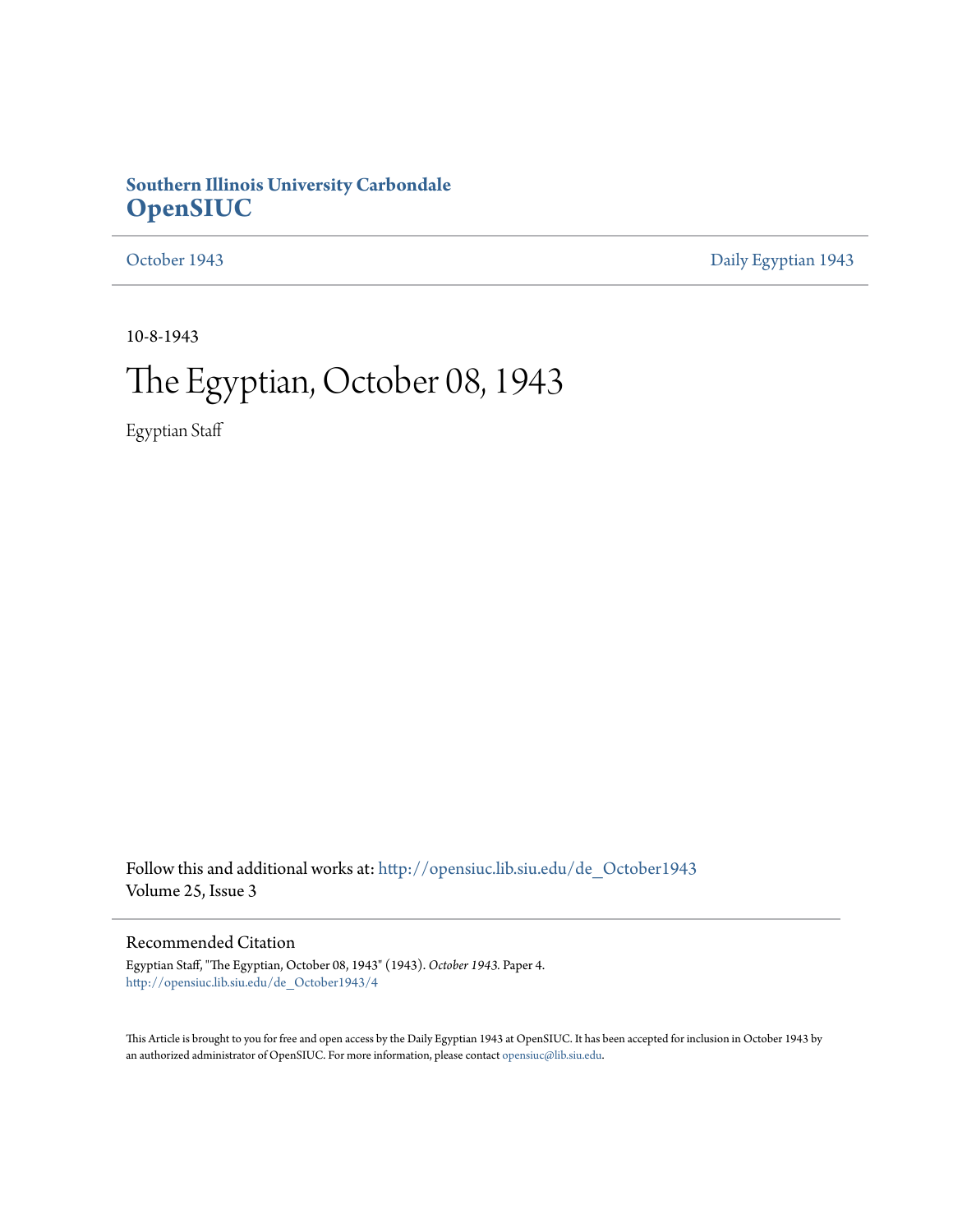

**MCSHANN TO PLAY FOR HOMECOMING HOMECOMING HARRIS HELPS BYERLY ADDRESSES** STUDENTS IN CHAPEL EDIT "A HAND-**GATHERING** 

**CATHERIMG** BOOK OF ENGLISH ME BOY TRANSFORMED ME COLUMN TRANSFORMATION CONTROLLED ME CONTROLLED ME CONTROLLED ME CONTROLLED ME CONTROLLED ME AND CONTROLLED ME AND CONTROLLED ME AND CONTROLLED ME AND CONTROLLED ME AND CON



**FOLCATIONAL**<br>
The Kraine, and Mr. Down and the was quite extual.<br> **EDUCATION**<br>
The Kraine and the was quite extual.<br> **EDUCATION**<br>
MEETING **EXECUTE CONSCILUS AND CONSCILUS CONSCILUS CONSCILUS CONSCILUS CONSCILUS (SEE THE** 

ogram or vo.<br>- Southern Illino . Dr.

# **BOOK OF ENGLISH**"

CROZIER ON<br>
SINU CAMPUS<br>
CONTERENCE ON<br>
POST-WAR NEED<br>
This year has to be better than ever<br>
This year has to be better than ever<br>
This year has to be better than ever<br>
This year has to be better than ever<br>
This year has t

 $\begin{minipage}{0.5\textwidth} \begin{tabular}{ll} $A$, $\mu$, $\mathcal{S}$, } \text{small, } \text{Mr, R, T, English}, \\ \text{Mrs, Julia Nebey, Miss Anne Ma-} \text{rie Kraus, and Mr. David McIn.} \end{tabular} \end{minipage}$ 

ern cubeca.<br>Wednesdas Hall, liam- of this University

## **SCHOOL MASTERS**

# Mr. C. C. Byerly, first assistan

An allelay conference open to<br>the public will be pieted on the<br>the public will be pieted on the<br>mal University in Carbondale Oc-<br>toler 2th, at which time probability<br>there 2th, at which time probability<br>between the discuss

nounced.<br>
Initiated by Hilnets descussion<br>
Initiated by Hilnets information<br>
David E. Lindstrom of the Unit<br>
versity o Hillinois and chairmaned<br>
by President Roseco Pulliam of

by President Rosero Pullanus of the Sydney Holly Sinty Server (Elliptoche Sydney and particle and particle and particle and particle in which business and particle areas in the synchrometer restrict leaders in the particle

 $\begin{tabular}{|c|c|c|c|c|} \hline & \multicolumn{3}{|c|}{\textbf{A}}\hline & \multicolumn{3}{|c|}{\textbf{A}}\hline & \multicolumn{3}{|c|}{\textbf{A}}\hline & \multicolumn{3}{|c|}{\textbf{A}}\hline & \multicolumn{3}{|c|}{\textbf{A}}\hline & \multicolumn{3}{|c|}{\textbf{A}}\hline & \multicolumn{3}{|c|}{\textbf{A}}\hline & \multicolumn{3}{|c|}{\textbf{A}}\hline & \multicolumn{3}{|c|}{\textbf{A}}\hline & \multicolumn{3}{|c$ 

## **MEET AT SOUTHERN SERVICE DRIVE**

MEET AT SOUTHERN SERVICE DRIVE<br>
SUNDERWAY<br>
THEN CAST THE REAL CONTROL TO THE REAL CONTROL TO THE REAL CONTROL TO THE REAL CONTROL TO THE REAL CONTROL TO<br>
THE REAL CONTROL TO THE REAL CONTROL TO THE REAL CONTROL TO THE REAL



because you'll have to have a good

time for yourself and a Fellow who

couldn't be with us.

SAMPLE BALLOT

### Homecoming Queen and Attendants

THREE must be rated or bal-<br>lot is void. Rate 1, 2, 3, in<br>order of preference: Vote for TWO only:

**ATTENDANTS** 

FAX A EFFERENCE<br>
Betty Farris<br>
Betty Farris<br>
Edythe Gahan<br>
Mary E. Norris<br>
Jane Turner<br>
Catherine Wilson

**QUEEN** 

- **QUEEN**<br>
Wilma Benedict<br>
Nancy Lee Freenan<br>
Dec Haynes<br>
Ma Mae Jones<br>
Helen Marberry<br>
Waya Robers<br>
Nancy Spelmen<br>
Nancy Spelmen<br>
Spelmen<br>
Spelmen<br>
Spelmen<br>
Spelmen<br>
Spelmen<br>
Spelmen<br>
Spelmen<br>
Spelmen<br>
Spelmen<br>
Spelmen<br>
Spe
- Jean Spriggs<br>Betty Ann Stilley
- The election of the Homecoming Queen and Attendants<br>will be held "locaday, October 12, in the cross halls on the<br>first floor of Main Building. The polis will be open from<br>10:00 a.m. until 4:00 p.m. Students must present a

### **WORLD STUDENT HAS REACHED POPULARITY** WITHIN LAST FEW YEARS

Mr. Allan H. Bone, faculty sponsor of the dance committee<br>for Homecoming, announced yesterday that the band that<br>had been selected for the Homecoming dance, October 23,<br>was that of Jay McShann, renowned colored orchestra l

In the last few years, had<br>phenomenal rise to prominence.<br>They have gone to the top among IS CHOSEN the colored orchestras and Hampton, another celebrar

ed orchestra leader, as to

lowers. Among them is ful.

Although comparatively units and the comparatively units. senior, et enthusiasm when he less<br>Betty the name of the Homecuming

I Several new pledges were at the Clareto-La McTevick head at the method and the and the method of the Physics (and the control of the method of the method of the method of the method of the method of the method of the me

He Safety, he served with the lib-<br>nois State Militia for two weeks<br>of the flood of 1939.<br>Mr. McCreigni expects his call<br>to service within the next month.

**YOUR HOUSES** 

**LEAVE FOR NAVY** 

Sex Charles R. Suyder, who was alreading SINC at the state of the collinear in January 1942, was alreaded to Pin-<br>prince of the collinear in January 1942, was alreaded to Pin-<br>prince the collinear in North Africa on May 19

**SGT. SNYDER** 

From Charles R. Shy<br> $\frac{d\hat{\mathbf{n}}}{dt}$  and  $\hat{\mathbf{n}}$  are college with<br> $\mathbf{b}$  and  $\mathbf{b}$  are the start of  $\mathbf{b}$ <br> $\mathbf{b}$  and  $\mathbf{b}$  are the start of  $\mathbf{b}$  are  $\mathbf{b}$  and  $\mathbf{b}$  are  $\mathbf{b}$  and  $\mathbf{b}$  at  $\$ 

HOMECOMING SCHEDULE  $\begin{bmatrix} \cosh a & \sinh a & \sinh a & \sinh a \\ \cosh a & \sinh a & \sinh a & \cosh a \end{bmatrix}$ <br>  $\begin{bmatrix} \cosh a & \sinh a & \cosh a & \sinh a \\ \sinh a & \sinh a & \sinh a & \sinh a \\ \sinh a & \sinh a & \sinh a & \sinh a \\ \cosh a & \sinh a & \cosh a & \sinh a \\ \cosh a & \cosh a & \cosh a & \cosh a \end{bmatrix}$ Figure 1.1.30 Per and the UNITED States of the Marian Contract Control of the States of the States of the States of the States of the States and Technical Control of the States of the States of the States of the States of

1:45 Fing raising.<br>2:00 Football game<br>8:00 Swingphony<br>any)

bic houses who can will decorate<br>or floats<br>An illenfired statement of<br>equipment and expense is to<br>curious in before 5:00 Fridays<br>(if tunred in before 5:00 Fridays) 

AWARDED PURPLE HEART DECORATE

The temperature of the control in the specific state of the specific state of the specific state of the specific state of the specific state of the specific state of the specific state of the specific state of the specifi

with the presence<br>student. It will<br>Robertacn, who is n ond term freshman acre as<br>ern. He received the ap-<br>ment through the congress

m the 25th district, the corned a second alter  $A = \frac{1}{2}$ <br>a shead of Dian for the case.<br>a shead of Dian for the corner requirements. Having<br>the physical examination<br>the physical examination<br>being the case and these<br>strength and the corner of the

 $\frac{1}{2}$  1. 1944.<br>
is a Carbondale boy.<br>
of University High is<br>
of '43. Incidentally, he<br>
the appointment on Sep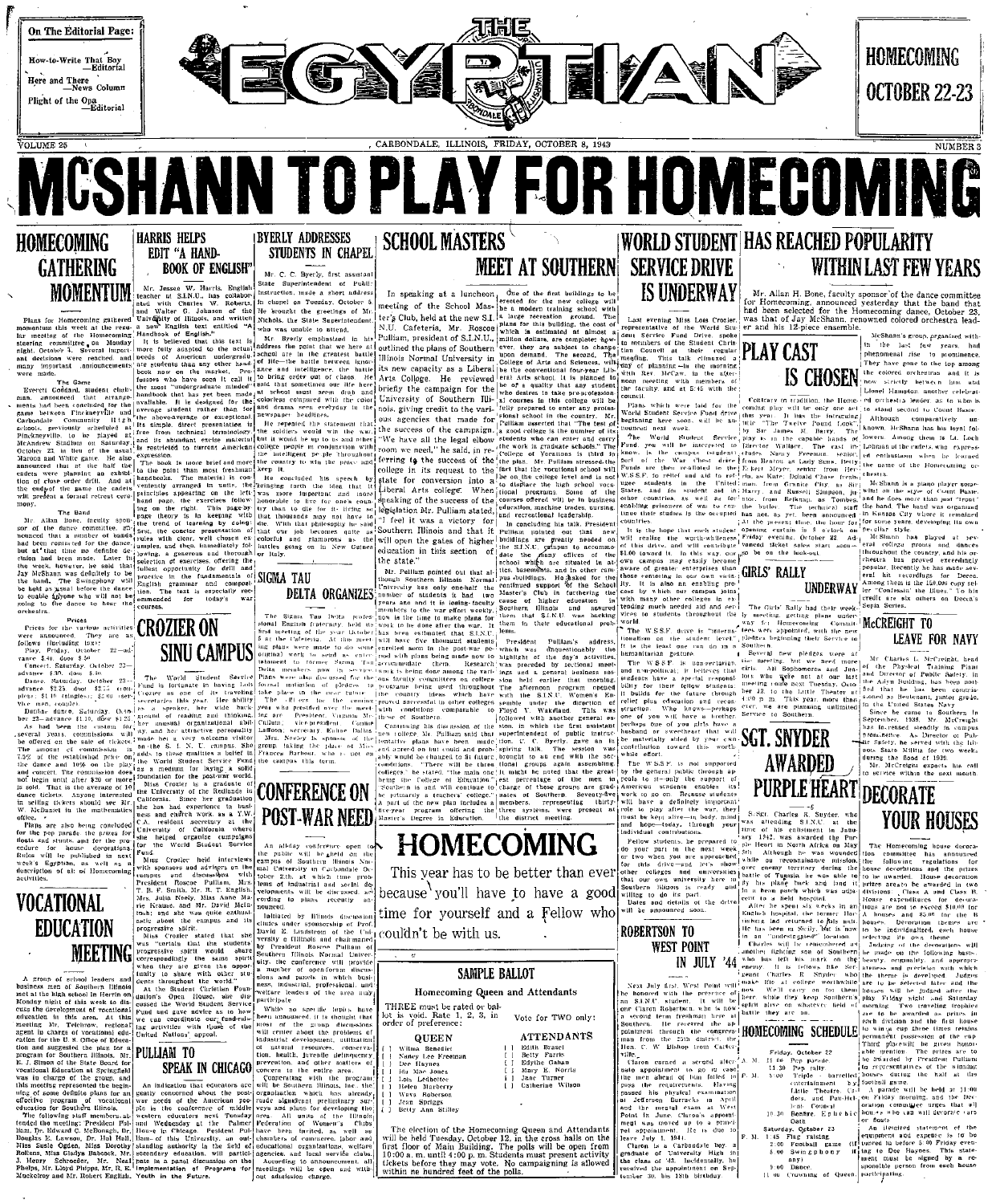:<br>Edingaat Advisor<br>Edingsal Rottur

## **TECAM SHOONS** rocand eis<br>Carbond

## (Editor's note: This column is<br>not realized to the purpose of<br>previding a space for students to<br>the that opinions. We will try<br>to print all letters addressed to<br>the Editor of the Egyptian Your<br> $\exp(-\pi \log \theta)$  for the Egyptia Anti-Comparing the Contract of the Contract of the Second Contract of the Second Second Second Second Second Second Second Second Second Second Second Second Second Second Second Second Second Second Second Second Second S **BEAUTY OF CAMPUS**

Dear Editor:<br>While sitting in class listening

**VOICE OF S.L.N.U.** 

**CLGARIA** 

And the principal constraints of the state of the state of the state of the state of the state of the state of the state of the state of the state of the state of the state of the state of the state of the state of the st

THE EGYPTIAN

Cight-Star Summer Drive Spells Victory for Russians

**WELL AND THE COMMANDER OF THE COMMANDER COMMANDER** Mazi Strongpolate strongpolnt;<br>in Offers' V .<br>Viitti Jai i<br>Tionk€a Amp Re  $\frac{1}{2\pi}$ Orsho<sub>p</sub><br>SMOLEN **SOVIET** Íslam. **RUSSIA**  $_{conv}$  $\sim 50\, {\rm GeV}$ chair. **POLAND** Line of Fe  $\sqrt{Rm}$  $\left\{\begin{array}{c} \text{Line} \\ \text{Line} \end{array}\right\}$ **UKRAIN** ·Willing CRIME **Charles** 

**Black Sec** 

CAUCASUS

### **HERE AND THERE**

### **BY MARY JANE RAUBACK :**

A butter in frame oversease duty in order to keep up<br>at atted, that the with America's favorite sport.<br> $\frac{1}{2}$  at the state of the sport.

In the Newis A holderic from powers a dary in order to seep pr<br>Mondoy at and that the point America's favorite sport.<br>Mondoy Mondoy and the set of the set of the Sichler of Scheller Scheller<br>Scheduler and the set of the S Particular Correlation and the particular interfering and the particular contribution of the control of the control of the control of the control of the control of the control of the control of the control of the control

only one w<br>at it takes

FRIDAY, OCTOBER 8, 1943

gizari the Phillpplates immediate in-<br>  $\epsilon$  dependence the approved in ... Yellow glods. Before it passes in<br>
Walter and Morton Coopter, Carall to column the difference and latter<br>
and latterfels. have gravely decided con Walker and Morton Conter. Cardinal<br>and latteries have gravely decided<br>to stay in the World Series despite<br>the suidade death of their fatter:<br>Pietures in the news show Mrs.<br>Reass-veit in a grass skitt-over her<br>Red Cross sui Incidentally, the A. F.

receive and coming food contents.<br>
They've scheduled a food contents of local contents<br>
They've scheduled a food content<br>
on, goody, unyle well have a<br>
rinage of diet.

No Hits, no runs, no errors: Sun.<br>
(clanare of dist.<br>
(sky we used with respect that the  $\begin{bmatrix} \cos\theta \\ \cos\theta \end{bmatrix}$  we used with respect that the draftling of gappa<br>
clause of transportation and other lines in the latt the d fronts had been cancelled

 $\sim$   $\sim$   $\sim$ 

Hawever, the allotments to sold fictions, fronts had heen cancelleral into were, the allotmeats to sold by the War Department, said de- ler's families has been reviged to hard that the appreciation is expressional into the state of the state in the time

### **ITALY--THUMBS UP OR DOWN?**

Poor Italy is in an awful plight. No one knows exactly<br>what to do with her or how to treat her. She has been the<br>subject of insuranceable and lengthy editorials to which<br>this one is soon to be added), as well as the subje

Well, what about Italy? Can she be trusted as an ally,<br>when the best case of the contract of the contract of the contract of the contract of the state of the state of the process of the question to find out and have been i

rout<br>and with ooth.<br>The first important source was the extremely dignified<br>and interesting piea written by Arturo Toseanini for Life<br> $_{\text{max}}$  and interesting piea written by Arturo Toseanini for Life<br> $_{\text{max}}$  and interest

He asks equitable peace terms that would include a respect for the national territory of Italy, fair treatment in spect to the tactomal decreases to raw materials, and economic<br>assistance to the new government. All this he asks in addi-<br>tion to the upconditional surrender already in effect of the Italian armed forces.

His plea is (to be repetitive) moving; and one feels in the<br>underlying dignity of his statements that "he's got something there.

show that the state of the Mirror of Pablic Opinion in the state of the State of the State of the State of the State of the State of the State of the State of the State of the State of the State of the State of the state o

is reasons and urges that they be carefully disinfected helore<br>[allowing them into the fold of democracy.]<br>[Its arise are valid of democracy.<br>[Its arise of district is in the condition of the first interval and the middle

| .<br>r dif-e              |                                                                                                           |                              |
|---------------------------|-----------------------------------------------------------------------------------------------------------|------------------------------|
|                           | SAMPLE BALLOT for PREFERENTIAL VOTING                                                                     |                              |
| pase-<br>here             | How to Vote for Homecoming Queen and Attendants                                                           |                              |
| iding !<br>: de l<br>outh | THREE must be rated orbal-<br>lot is void. Rate 1, 2, 3, in<br>Vote for TWO only:<br>order of preference: |                              |
| ae wa                     | QUEEN                                                                                                     | <b>ATTENDANTS</b>            |
| ece-                      | Judy Canovet                                                                                              | Jaane Darome                 |
| on                        | Joan Crawfish<br>13)                                                                                      | <b>Belen Deft</b>            |
| $1 - 10$                  | Betty Bobble                                                                                              | Joyce Friend<br>$\mathbf{x}$ |
| ilght)                    | Sonya Hind                                                                                                | Mary Oriole<br>Veronica Pond |
| oom¦                      | Ann Julony A<br>11                                                                                        | Cynthis Suickers<br>(x)      |
| handi                     | Eliza Lovejoy                                                                                             |                              |
| they!                     | (2)<br>Jean Marker                                                                                        |                              |
| mat-                      | irene Punn<br>Gynn Roberts                                                                                |                              |
|                           |                                                                                                           |                              |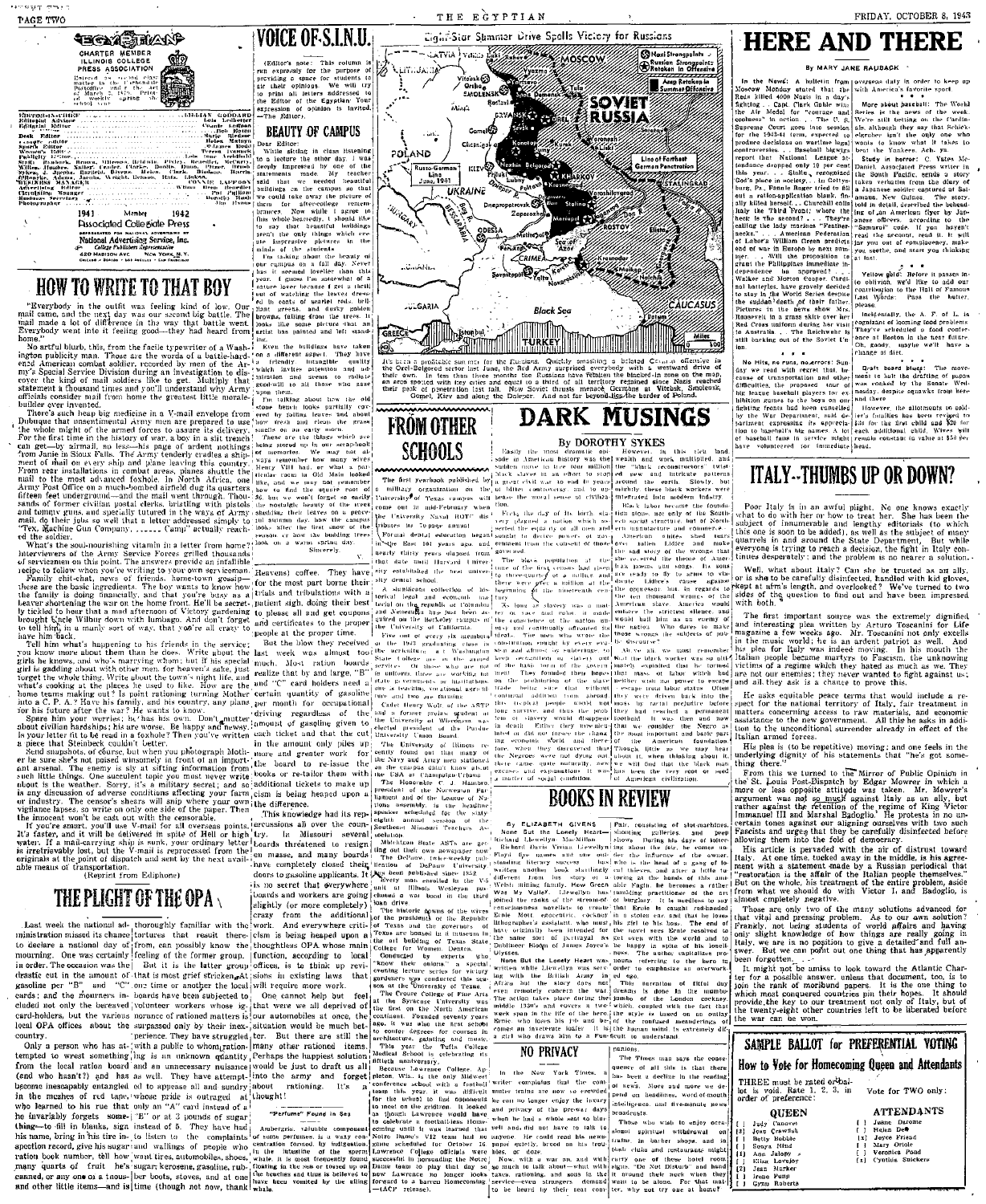FRIDAY, OCTOBER 8, 1943

### **SOCIETY PAGE**

# SIGMA SIGMA SIGMA<br>
Open house will be held at the<br>
Sigma Sigma Sigma sorority. 3th<br>
South Normal avenue, on the<br>
synthay of Friday, October 8,<br>
from 8:00 and3 11:00 p. m, Every

8:00 antil 11:00 p. ni, Every<br>s favited to attend.<br>ginla McCollum and Theress<br>ck were farmally lattiated<br>he Sigma Sigma Sigma chap<br>Oct. 6, 1943.

NTHONY HALL<br>The girls of Anthony Hall are<br>ponsoring a Student-Undet date "Consider hist the energy<br>consider that directions and not remember that diring a war, its<br>remember that diring a war, its<br>effectiveness determines its use. y evening, Ortober 8, be-<br>at 8:30 p. m. H. the Old e and primarily the communistant and Richard<br>provide invisional recor<br>everyone is invited.  $\begin{bmatrix} 1 & \text{Re } \cos \theta & 18 & \text{of } \sin \theta & \text{in} \sin \theta \\ \text{Impointing:} & \text{with } \sin \theta & 1 & \text{using } \sin \theta \\ \text{relative, the financial question is} & \text{using } \sin \theta & \text{using } \sin \theta \\ \text{using } & \text{the } \theta & \text{the } \theta \end{bmatrix}$ 

nauties<br>| liauties<br>| lilinois: l

pre roquested to attend the en house at "La Casa Maynor", allem<br>7 South Illinois aveure, Sunday, different<br>toher 10, 1943, Hours, 5 to SPP

Davis, treasurer; ornered Amound Daisy Sykes, sponsofs. Amou

over any truck posses. Sponsors. Commute the state of the state of the Sigman and the Prince of the Capital Commute and The Ville Commute and Samma Rio sponsors. We also assume that the state of the possible of the person r, October & the Sigma<br>- Rho sorochy will stee<br>mual "Rush" party in the<br>heatre at 4:00. All inter-<br>e-requasted to be present.

on the compus and the cade<br>stationed there were guests

## S. C. F. NEWS

### this week. I stopped by<br>went Christian Foundation<br>ernoot during one of any ors.<br>|greeted= enthusiastically

contustastically<br>ediately wondered h.w.<br>ediately wondered h.w.<br>f the student holy have<br>know the director of the<br>Rev. McCert

ne rounganoù.<br>excellent facili billiards, car of demari As yet<br>  $\frac{1}{2}$  and complete, but as<br>
by the -interested stu-<br>
utting in an occasional<br>
and hopes run high<br>
the vecreation room<br>  $\frac{1}{2}$  you know it.<br>
Lat the were games

the

pus problems, and we've | again dominated the Nazi. "The Unit of the Sale of the Magnetic Tree Charles The Unit of the Unit of the Unit of the Charles discus | blown Solder," quietly replied the attending these discus | o

Now yish a There's<br>
you yish Nazi soldie<br>
you've not Norwegian<br>
ats there. Your Eyes on the S.C.F

DON'T LET IT HAPPEN AGAIN capti



Yanks need to recapture our outpost<br>Seek the Attack - With War Sonald



 $\begin{tabular}{|l|l|} \hline & (Baltor's note: The $I$ be \emph{argraphs} are excepted \emph{panger without by O. B. Y} \\ paper without by O. B. Y \\ the college physics the future n \emph{radius may play in:} \\ \hline \end{tabular}$ e fallowing este are becoming<br>its from a ing to sources of of power and raw<br>r take with then<br>and their fami rees<br>They ). It Young of matterials. They take with the<br>matter of a contribution of the contribution of the control of<br>the contribution of the control of the control of the<br>state in Southern inter-rapid and efficient methods<br>in the linois:)<br>"Consider firs: the effectivene

**THE FUTURE OF AERONAUTICS** 

 $\cdots$ t is logical then the<br>
Hinois of the futures manufacturium au.<br>m&# possea∝.<br>~f considerable تقا

nance plant may  $\lim_{n \to \infty}$ stafes have placed

For the state of a continuous continuous continuous continuous continuous continuous continuous continuous continuous continuous continuous continuous continuous continuous continuous continuous continuous continuous cont reparation<br>hand of a beas chalc Cana Mi (200 MM) and the connection with the South<br>hand "on the connection with the South hand "would can be south in<br>the King of the same time in the King of the South Band we are<br> $\Delta t$  at

re requested to be present;<br>  $\begin{bmatrix}\n\cos \theta_1 & \sin \theta_2 & \sin \theta_3 \\
\sin \theta_4 & \sin \theta_5 & \sin \theta_6\n\end{bmatrix}$ ,  $\begin{bmatrix}\n\cos \theta_1 & \sin \theta_2 & \sin \theta_3 \\
\sin \theta_4 & \sin \theta_5 & \sin \theta_7\n\end{bmatrix}$ ,  $\begin{bmatrix}\n\sin \theta_1 & \sin \theta_2 & \sin \theta_3 \\
\sin \theta_2 & \sin \theta_3 & \cos \theta_4 & \sin \theta_5\n\end{bmatrix}$ ,  $\begin{bmatrix}\n$ enti au important<br>sored training<br>mo- in progress liet

 $\begin{array}{ll} \mbox{Consolidary} \\ \mbox{of} & \pm 1.000 & \mbox{no} \\ \mbox{speed. 300 miles} & \mbox{miles} \\ \mbox{5,100 miles} & \mbox{and} \\ \mbox{equation of} \\ \mbox{equation} & \mbox{of} \\ \end{array}$ Special contract and rost 4<br>half million dollars

 $\begin{tabular}{ll} \bf 1.1 & \bf 1.2 & \bf 2.3 & \bf 3.4 & \bf 4.5 & \bf 5.7 & \bf 6.7 & \bf 7.7 & \bf 8.8 & \bf 9.9 & \bf 1.0 & \bf 1.0 & \bf 1.0 & \bf 1.0 & \bf 1.0 & \bf 1.0 & \bf 1.0 & \bf 1.0 & \bf 1.0 & \bf 1.0 & \bf 1.0 & \bf 1.0 & \bf 1.0 & \bf 1.0 & \bf 1.0 & \bf 1.0 & \bf 1.0 & \bf 1.0 & \bf 1.0 & \bf 1.0 & \bf$ 

oped for. Why heat is the interest and the accept the theorem is the state of quiet in the accept of the state of quiet model propeller above to litt are formed to the state of the state of the state of the state of the st

of demands of the Many people prefer adjust to under the Many people prefer adjust to to bark the here population cent living and term of the Many manufacturing there demands of an achair



and called out. "Nohody HERE coughed.

car and drave wildly

na m  $\left| \frac{1}{168.64} \right|$ 

On the sides of buildings in Oc-<br>upied France portraits of pigs<br>seve appeared, with the caption: Born in Germany<br>Fattened in France<br>Saited in the Channel<br>And roasted in England.



THE EGYPTIAN

### **By MARIE BLEDSOE**

vc RDBERT HOWE<br>ry W.T.S. Center, R<br>nderson, l'y.: "passed<br>clobadale Soutember 4

Eleb Hall, Class, 43-A.

CORPORAL JAMES C CHAND-1 was then moved to Wright Ju-<br>term and the moved to Wright Ju-<br>term and the Base Detach plane condition where the month and<br>taster, Sattlite, Waah, howist that when the month and<br>rater, Sattlite, W zen etatio malling of newspapers<br>pow the APO says its

think that **Tifetime** Best o'| we ÷.

The CHATTLE EVAN Y, ALLEN

And we'd be glad to sele<br>ACC . CHARLES<br>CLELAND. 36736623. Sq#ac 

> trended to a large group of prisoners of war in Studence

m! Charley's "apple poitstirendy. Tsk, tsk. Oh. well.<br>each day keeps the 'Es'<br>Here's congrats on the

and we see a logar transmit  $\left\{ \frac{1}{1000} \right\}$  and the days at home our University When I set the Great Power<br>1. The see placed in the out- $\left\{ 14.8\right\}$ <br>2. The see placed in the out- $\left\{ 14.8\right\}$ <br>2. The minimal resp n maes au<br>If Southern

Nower, it southern illinois is<br>here pare with important<br>gase in modern line, surely is<br>not afford to pastpare (or long<br>nor realisted) ratios of the ex-<br>son or aeromatrics in this re-<br>.

### **IN THIS CORNER**

portion of prop-wash main, have considerable lot



...<br>Think

raits in everyb  $\begin{tabular}{|c|c|c|c|} \hline \textbf{The last} & \textbf{s} \\ \textbf{Dan Dun} & \textbf{lett} \\ \textbf{when } you & \textbf{for} \\ \textbf{sluting in the} \\ \hline \end{tabular}$ straw: when even<br>left for the Ariny.......<br>found out you were<br>the wrong chapel seat<br>you pocketed your when you London are not

: Radio Book<br>by Poetry

stated and on the coordinate in examinations. The external contains a sometime of the point relations of the external properties of the contempt of the contempt of the contempt of the contempt of the contempt of the contem



 $\tilde{m}$ 

PAGE THREE

--------------

cross-country.

**COMMITTEE MEETING** 

"E" Flight, a

 $5 - 10$ 

W. A. A. NEWS The second qualifying test "Oh am I sore" = "Sticks"

The second quantitying test for<br>the Amiy specialized training pro<br>gram and the Nevy college pro-<br>throughout the country for Tues-<br>throughout the country for Tues-<br>day. November 9, will be adminis-Siny in you<br>hese are only<br>est that we servu .<br>Anni Harr

girls have made a good sort of extra cr<br>
2 and prospects of very (coach Lingle has<br>
an players can be seen who are interested<br>
the gym Alomaia and a seen who enthusing the gym Alomaia<br>  $\frac{1}{2}$ drive provide items and control<br>ment over the first two proctices. for

 $\begin{tabular}{ll} \bf{in} & order & without & height & the & 1\\ \bf{in} & number & width of the & height & the & 1\\ \bf{supplies} & shown & split & that & we & all & see\\ \bf{in} & \bf{in} & \bf{in} & \bf{in} & \bf{in} \\ \bf{in} & \bf{in} & \bf{in} & \bf{in} & \bf{in} \\ \bf{in} & \bf{in} & \bf{in} & \bf{in} & \bf{in} \\ \bf{in} & \bf{in} & \bf{in} & \bf{in} & \bf{in} \\ \bf{in} & \bf{in} & \bf{in} & \bf{in} & \bf{in} & \bf{in} \\ \$  $\mathcal{O}_{\mathcal{E}_{\text{MSE}}\left(\mathcal{E}\right)}$ 

gym for further developm<br>comerning the party,<br>Archery will be held<br>Tuesday- and Thursday for<br>interested in that shart. The fifth hour  $P$ . every<br>those<br>CD's

The ann nour P. r. class<br>been getting some hard works<br>clais areek. They'verbeen list<br>ing to the spatd series. The<br>lows in the first hour class a , Tuesday- and Thursuay on a<br>"interested" in that "shart.<br>"great" so come on our and  $\frac{1000 \times 10}{100}$ 

the Speaking of the Merican Horse Control of the Merican Control of the Speaking of the Speaking of the Speaking of the Speaking of the Speaking of the Speaking of the Speaking of the Speaking of the Speaking of the Speaki **NEWS FROM EVERYWHERE** 

BROOKINGS, S. D. (ACP)-To .<br>The most in allowinting the seerage of trained help in

**DENSITY OF SOUTH ACTES AND STREET ASSESSMENT AND RELEASE AND STREET ASSESSMENT ASSESSMENT AND ATTEND** lege is offering a warthue service<br>in its printing and rural journal Mr. Robert English of the

six-week

FOR HOMECOMING





"Turnschale warriers". Over half Space and Source and Source and Source and Source and Source and Source and Source and Source and Source and Source and Source and Source and Source and Source and Source and Source and So .<br>Service Student this par-<br>L - 'My.<br>Iseud. - I

t godseud. I<br>half stammer-<br>sught my time<br>going to be<br>!' His eyes

.<br>Wol

Army and Na<br>e examination

**OUALIFYING** 

יי"<br>יוג

**TESTS FOR** 

For the of the test ener enamouse.<br>  $\frac{1}{2}$  will be given a roote of service<br>
reflex) preference, but taking the test<br>
comb does not obtigate the candidate<br>
always not obtigate the candidate<br>
comb to eiths: in the servic ie -bar-<br>variietki The Army specialized training

Army specialized training<br>and the Navy college,<br>enable students to con-<br>definite training at gatecra-<br>pease following induction<br>enable to Street and Services<br>completion of the pre-<br>completion of the pre-<br>completion of the .<br>the cots collapse. Howell. ow about sleeping in the planes'<br>A/C WILLIAM R. LAWRENCE tuither officer training lead to a<br>commission in the Army or the<br>Navy,

u<br>ururee Room Xavier WORLD STUDENT SERVICE FUND

basis, and unitother will<br>by the  $\Lambda r_{\rm H} y_{-01}$  the  $N_0$ **KNIGHTS PLAN** 

and the matrix of the world by the World State of the World Studies of the world by the material of the matrix of the matrix of the matrix of the matrix of the matrix of the matrix of the matrix of the matrix of the matrix Southern Knights' meet<br>Monday night, several<br>Concerning Homeconduc<br>cusaed Mr. Banc conduct

**FOR** 

**BLEDSOE MAKES WHO'S** WHO IN POETRY

wii